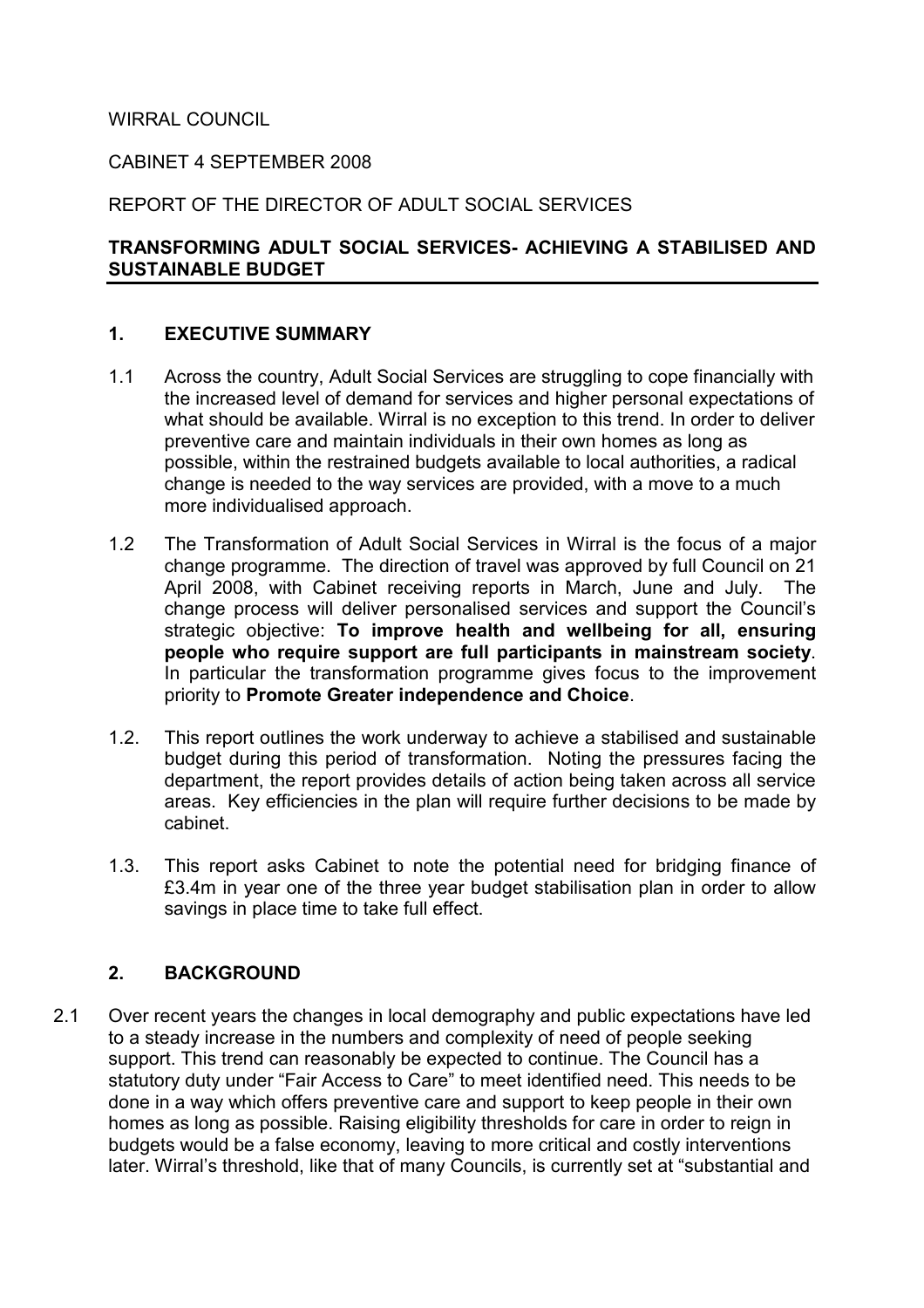critical" but new ways are also needed to support people at an earlier stage than this in order to prevent high costs later.

- 2.2 These pressures are well documented and face most councils with adult social services responsibilities. For this reason, as part of the Comprehensive Spending Review 2007, the Department of Health launched a 'Transformation Programme' supported by a ring fenced 'Reform Grant' which challenges councils to fundamentally change what they do and how they respond to, presenting need.
- 2.3 Wirral has developed a clear business case for change and this work is supported by a full change programme and is being delivered through a project management approach.
- 2.4 This change programme is integral to the department's efficiency plan, corporate financial plan and is delivering real, sustainable cost reductions in year, whilst also improving access to services for people.
- 2.5 The key issue is that these changes cannot safely be delivered quickly enough to meet all the efficiencies required in 2008-09. This is therefore an early identification of a 'high probability' overspend that cannot be contained in the current financial year. Officers will of course continue to work to reduce costs and deliver as close to a balanced budget as possible; balancing the need for in year efficiency and medium term sustainability.

### 3. FINANCIAL MONITORING 2008/09

- 3.1 With improvements made over recent years to the department's core information system (SWIFT) and budget monitoring, it is possible to predict with increased reliability the financial commitments from activity already in the system, attrition, and projected new demand.
- 3.2 As a result the department has identified financial pressures, which includes commitments brought forward and projected slippage of savings targets, which if not addressed would amount to £9.1 million (10.5% above the budget) in 2008/09. However a number of projects within the transformational change programme are set to deliver cashable efficiencies in year, currently estimated to be £5.5m with £3.5 million at risk of slipping into subsequent years. A three year projected budget is shown in the financial implications.
- 3.3 Therefore the projected overspend assuming the projects deliver as planned, and there is no unexpected increase in cost or volume will be £3.5 million in 2008-09. This figure has previously been reported to Cabinet and members of the Social Care, Health and Inclusion Overview and Scrutiny Committee.

# 4 BUDGET STABILISATION PROJECTS

4.1 The following section provides detail of progress being made against specific projects that are set to deliver cashable efficiencies and outlines where there may be options to accelerate progress to further reduce the overspend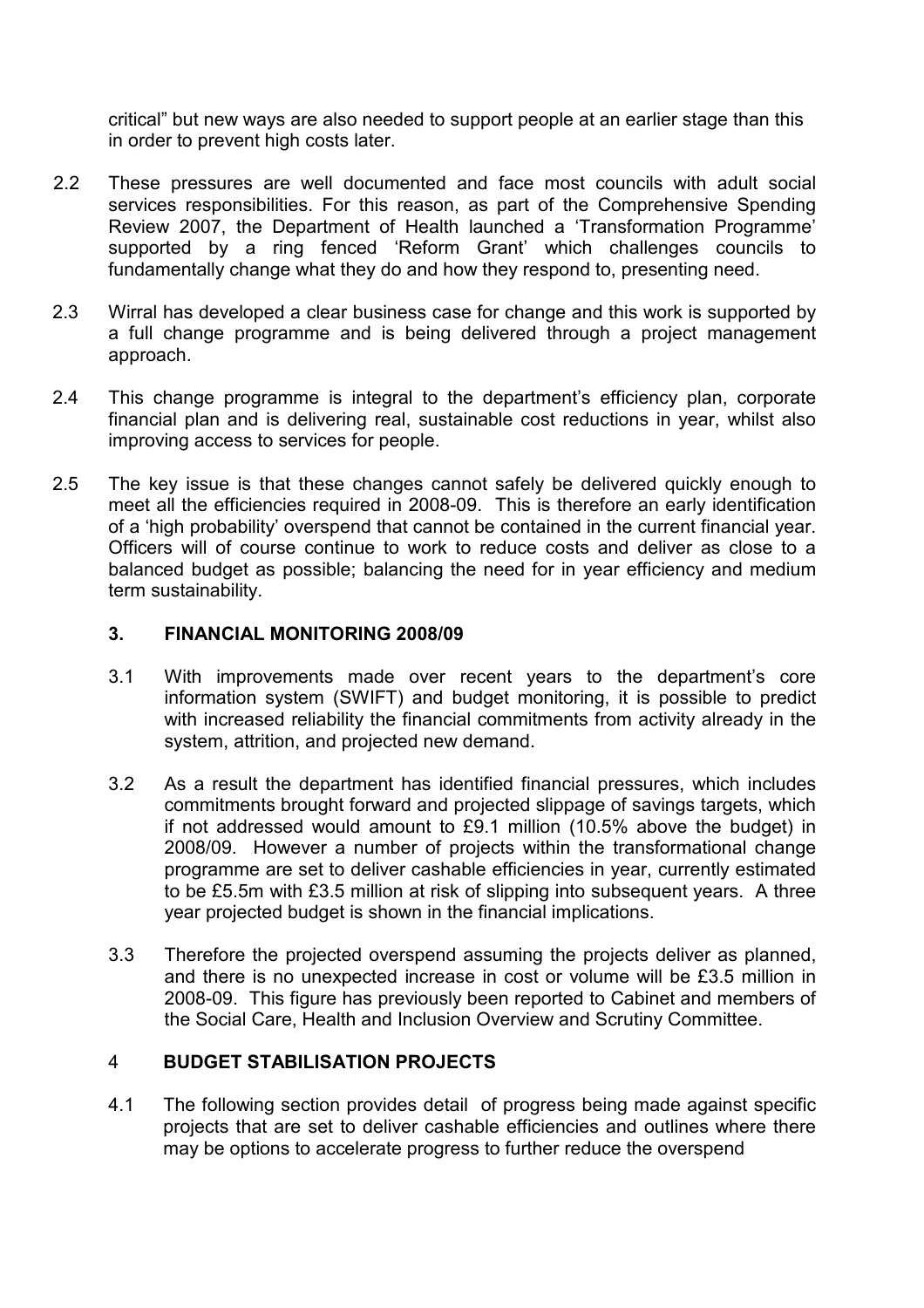# 4.1.1 Staffing Reductions - Fieldwork Teams (Access & Assessment)

The work being advanced within Access and Assessment Branch recognises the need for a new mix of skills, increased multi agency team work and a new approach to assessment. These changes also recognise the fundamental changes which include the development of self assessment, which has been taken up by 25% of people approaching the department, since it was introduced in September 2007 This followed work with Care Services Efficiency Delivery (CSED) to change the access and assessment business process. It is also integral to the development of an integrated approach, including the implementation of Wirral Integrated Servcies Programme, (WISP).

Within the budget approved by Cabinet for 2007-08, a savings target of £250,000 was agreed which was bridged to 2008-09. The revised structure has now been finalised. Overall there is a reduction of 4 full time equivalent posts; however the change in skill mix, means there will be a greater proportion of staff with vocational rather than professional qualifications. In turn the increase in HART, see 4.1.5 below, will enhance the capacity of the branch. It is estimated that actual savings will be £50,000 in 2008-09 with the remainder in 2009-2010 as staff affected are redeployed or find employment elsewhere. This process may be accelerated if there is a significant take-up of EVR and funds are made available from the efficiency budget to accommodate it.

## 4.1.2 Staffing Reductions - Management & Support (All Branches)

Cabinet, at its meeting of  $21<sup>st</sup>$  February 2008, agreed savings from the reorganisation of the department's management structure of £425,000 in a full year. Much of the new structure is already in place on an interim basis. A number of people will be placed on the redeployment register for a period of up to six months; therefore a prudent estimate of the cashable savings in the current financial year is £100,000, with the rest delivered in 2009/10.

### 4.1.3 Staffing Reductions - Turnover Target

 The budget includes a savings provision for turnover and vacancies of £452,000. As the shift of in-house provider services to the independent sector is progressed, the capacity for achieving this target becomes more limited. An action plan to limit enhanced payments, overtime and the use of agency staff has been implemented which will deliver £302,000 towards this target in a full year. This was not fully operational until August 2008 so a prudent estimate of £150,000 has been included in the projected overspends. The impacts of these measures will be closely monitored for the remainder of the year. The remainder of this target is to be delivered through staff turnover; however as the branch reduces in size as activity is transferred to the independent sector this, will become increasingly difficult.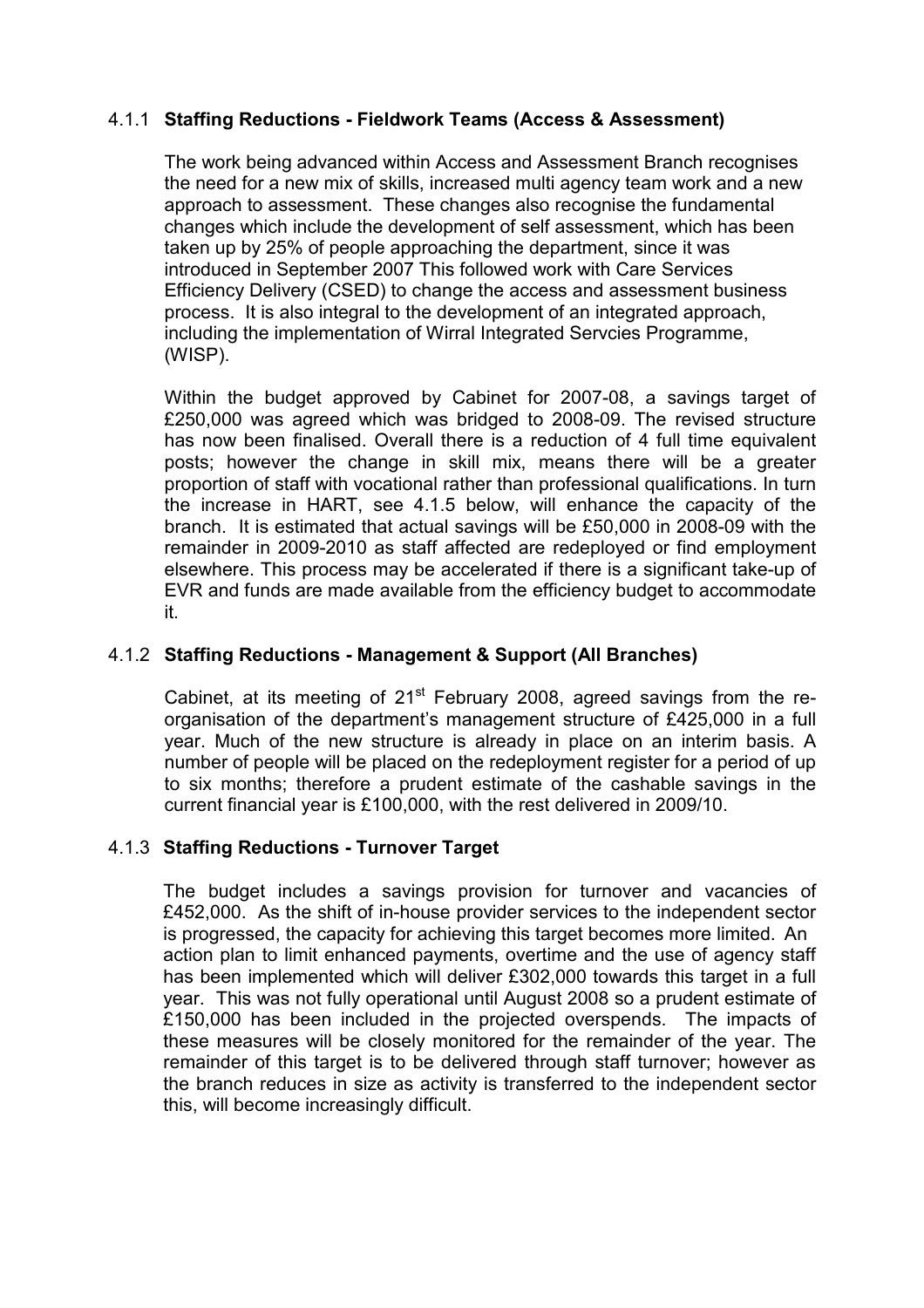## 4.1.4 Service re-provision - Residential Care

 Cabinet in 2007 agreed the closure of Mendell Lodge and Rosewarne and on the  $9<sup>th</sup>$  July 2008 agreed to consult on the earlier closure of Feltree House. Mendell Lodge closed in March 2008 saving £200,000 in 2008-09. It will now be developed by Housing 21 to provide 49 extra care housing units. Rosewarne has also since closed and is projected to deliver a further £200,000. The report to Cabinet scheduled for October 2008 will show continued under use of respite beds and may suggest the need for earlier consolidation of provision. Therefore an estimate of £550,000 is included in the plan (£350,000 more than the original target) the implications for staff will require careful consideration given the planned reduction in directly provided services.

## 4.1.5 Service re-provision - Domiciliary Care

On 12<sup>th</sup> June 2008 Cabinet agreed a consultation process aimed at developing the HART (re-ablement) service and transferring the remainder of in-house home care to the independent sector. This will produce a full year saving of £1.295 million. Consultation is underway and all staff in home care and their trade unions have been consulted on the proposal. If agreed by Cabinet transfer of services will commence in October 2008 and is expected to take 8 weeks to manage effectively. This is estimated to deliver £550,000 in 2008-09) with the remainder achieved in 2009/10. The staffing implications will again require close and careful monitoring.

### 4.1.6 Service re-provision - Out-of-home reform

 Cabinet in February 2008 agreed an additional savings target of £700,000 on top of the £350,000 saving agreed in 2006-07 through the reform of day services. This change in service is linked to the development of Individual Budgets. The development of Individual Budgets is on target with the first pilots planned for December 2008. It will not be clear of the exact shape of services people want during the day until after these pilots are rolled out across all service user groups. Therefore short term efficiency savings are required in year to meet the savings target set by cabinet. A number of actions have been agreed including setting cash limits on day centre budgets that managers are being required to manage within set limits. This will be achieved through more flexible deployment of staff; creating capacity by reducing service provision for some, enabling people placed in private day care to be accommodated in-house; and good housekeeping on supplies and services budget. Detailed monitoring is required to evaluate the impact of these measures and further consideration may need to be given in the second half of the year as to whether the Council can continue with current service levels and deliver this efficiency.

# 4.1.7 Joint Funding with Wirral PCT

 Cabinet agreed a target of £200,000 in respect of increased funding from Wirral PCT for joint packages of care where people have both social care and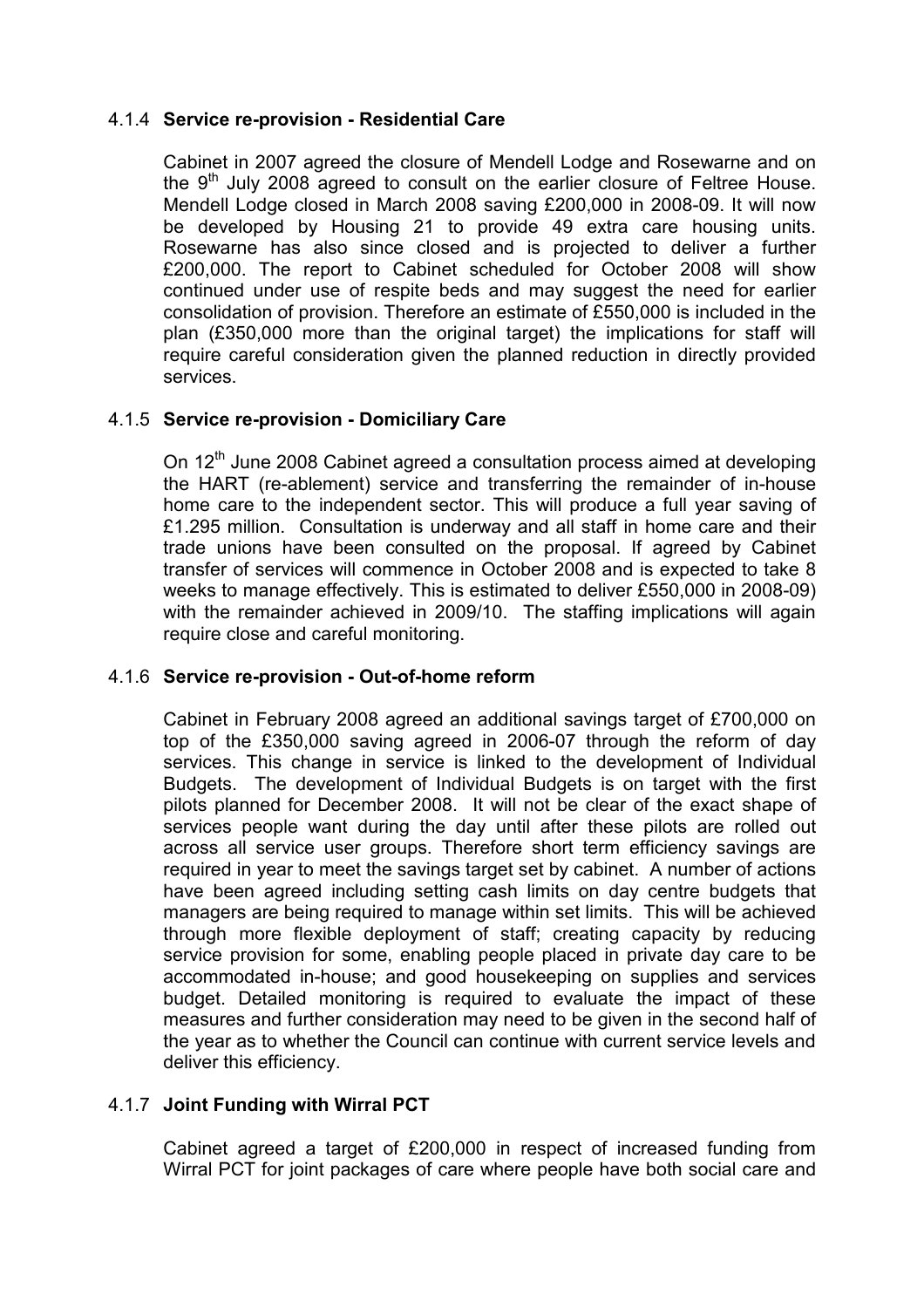health needs. Through an effective Panel process this target has been achieved and is likely to be exceeded in 2008-09. The outcome of Panel process is not driven by the efficiency target but rather the needs of the individual being presented. The only risk to this target is if people who are currently joint funded leave and are replaced by people with lower health needs and greater social care needs.

### 4.1.8 Corporate Procurement Savings Apportionment to DASS

 Cabinet agreed a corporate savings target of £2.2m which was apportioned to departments. DASS share of this is £545,000. These savings are reported as being achieved with the support of the corporate procurement group.

## 5 Other Variations

A number of other budget heads are projecting a variance. These are:-

## 5.1 Increase in Utility Costs (£250,000)

Cabinet have previously been informed of the rising costs of energy across Council services. The impact on provider services. In previous years this has resulted in an overspend of £200,000. The projection this year is an unavoidable overspend of £250,000 which may increase further if prices continue to rise. This is likely to require a supplementary budget. Similar pressures are being reported by independent providers and it is likely the contract clause for inflation will trigger a higher than planned price increase in April 2009.

### 5.2 Transport Overspend (£200,000)

The Transport Budget is forecast to overspend by £200,000. Actions have been agreed to manage this by reducing the number of vehicles in use from December 2008. In order for the corrective action to have an impact in 2008- 09 a number of staff may need to be redeployed and the remaining vehicles in the fleet will need to be used over an extended productive time, potentially impacting on the times people arrive and leave their destination. There are clear links here with the out-of-home reform project.

### 5.3 Staff Travel Expenses (£92,000)

If present trends continue this budget is set to overspend by £92,000. A management instruction has been issued to reduce the number of avoidable journeys. This is expected to be recovered by the year end.

### 5.4 Specific Grants (-£480,000)

A number of specific grants were increased in 2008-09 as they were distributed via area based grants formula and a new 3-year ring-fenced grant (Reform Grant) was announced to create capacity for the transformation. The latter has been used to create capacity in the form of a reform unit. 11 posts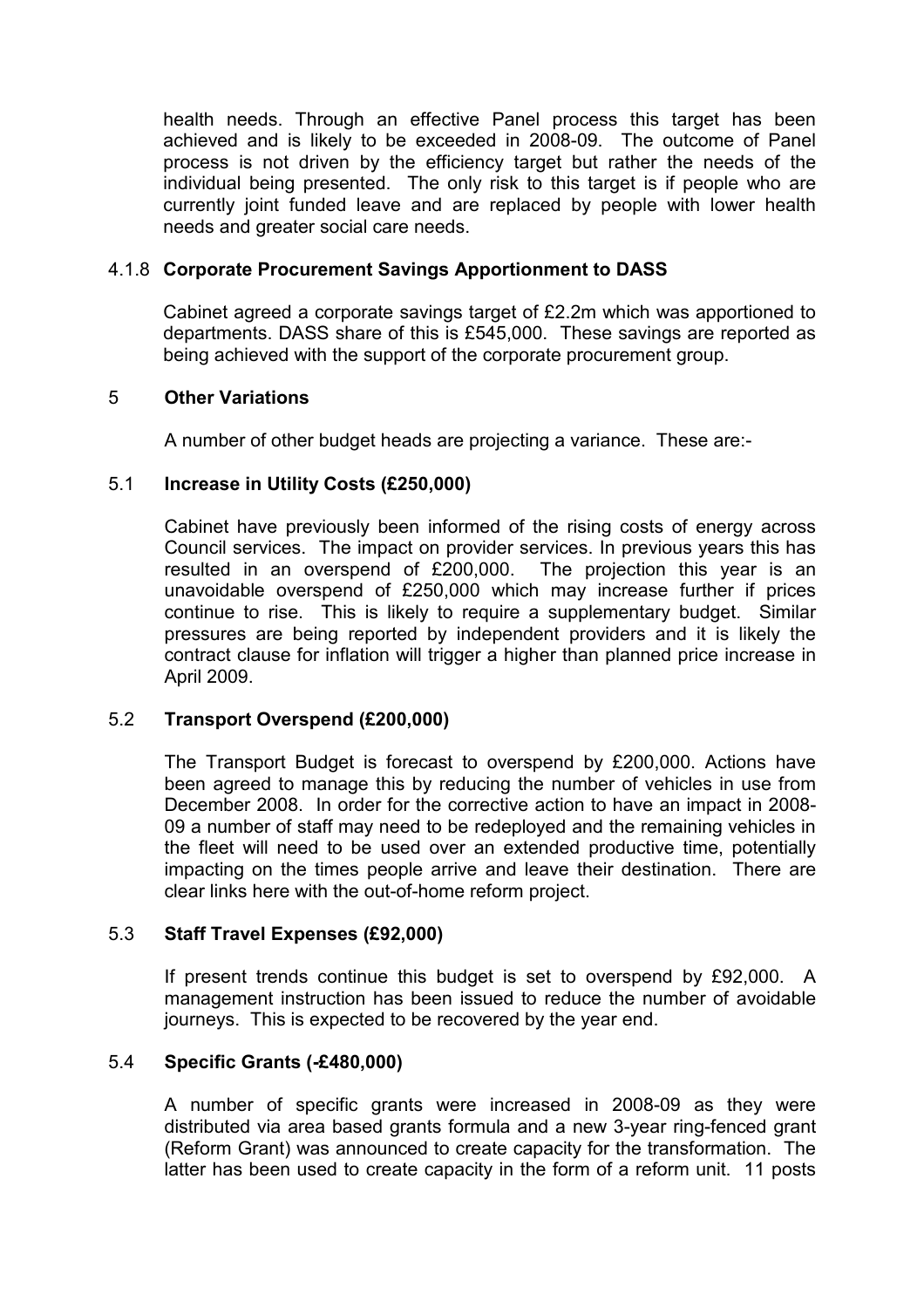have been seconded into the unit for up to 3 years and a decision has been taken to minimise their backfill.

### 5.5 Community Care

The projected net overspend on purchased services, including the forecast £1m demand pressure from an ageing population and young people with complex needs transferring from Children's Services is £3.75 million. 15 specific projects have been developed within access & assessment to manage these commitments. In recent weeks there has been an increase in activity from older people, this mirrors activity in the acute sector The current assessment is that £1.75m will be recovered in year, a further £1m in 2009-10 and 2010-11 respectively.

Cabinet are also alerted to the financial pressures arising from increased fuel prices and interest rates that are affecting costs in externally provided services. Providers are already making representation about the impact of these, asking the council to give consideration under the terms of the contract. This will be closely monitored and reported to cabinet if the pressure threatens the stability of the market and continuity of supply requiring a supplementary budget.

### 6 FINANCIAL AND STAFFING IMPLICATIONS

6.1 As a result of the financial pressures of £9.1 million the department has identified actions that will reduce the likely overspend in 2008-09 and 2009-10. Additional resources are therefore sought from cabinet of £3,483,000 for 2008- 09 and £761,000 for 2009-10.

| Para<br>Ref. | Description                   | 2008-09<br>£000 | 2009-10<br>£000 | 2010-11<br>£000 |
|--------------|-------------------------------|-----------------|-----------------|-----------------|
|              | <b>Financial Pressure</b>     | 9,100           | 3,483           | 761             |
| 4.1.1        | <b>Fieldwork Teams</b>        | $-50$           | $-150$          |                 |
| 4.1.2        | Management & Support          | $-100$          | $-325$          |                 |
| 4.1.3        | Staffing turnover             | $-150$          | $-152$          |                 |
| 4.1.4        | In-house Residential Care     | $-550$          |                 |                 |
| 4.1.5        | In-house Domiciliary Care     | $-550$          | $-745$          |                 |
| 4.1.6        | Out of Home Reform            | $-700$          | $-350$          |                 |
| 4.1.7        | Joint Funding with PCT        | $-200$          |                 |                 |
| 4.1.8        | <b>Corporate Procurement</b>  | $-545$          |                 |                 |
| 5.5.1        | Energy costs                  | $-250$          |                 |                 |
| 5.5.2        | <b>Transport Efficiencies</b> | $-200$          |                 |                 |
| 5.5.3        | <b>Staff Travel costs</b>     | $-92$           |                 |                 |
| 5.5.4        | Grants                        | $-480$          |                 |                 |
| 5.5.5        | <b>Community Care</b>         | $-1,750$        | $-1,000$        | $-1,000$        |
|              | <b>Sub-total Efficiencies</b> | $-5,617$        | $-2,722$        | $-1,000$        |

6.2 Medium Term Budget projections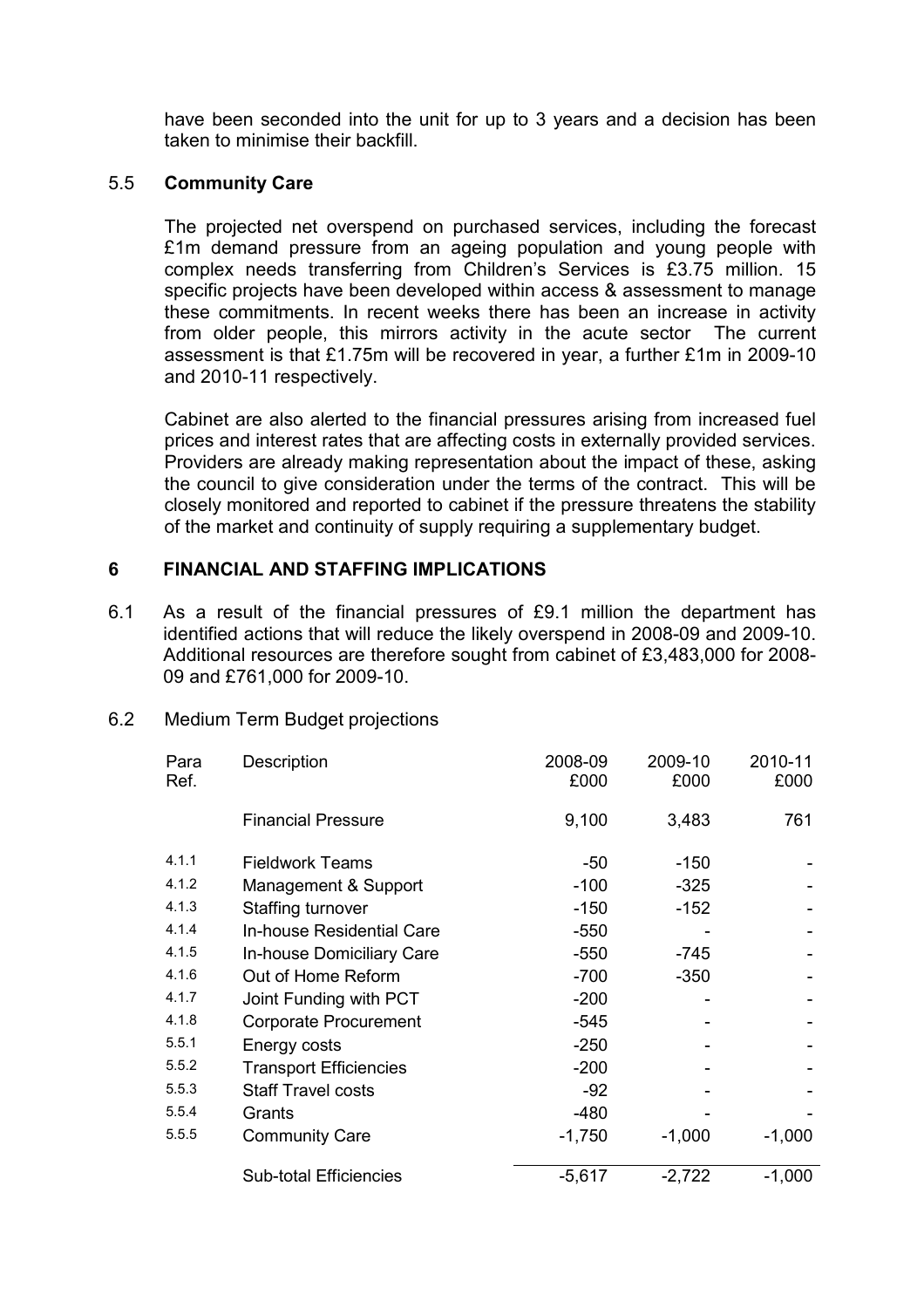| Annual deficit = | Uw | 761<br>ີ | -55 |
|------------------|----|----------|-----|
|                  |    |          |     |

- 6.3 No account is taken of any efficiency the department is expected to make towards the Council's budget deficit in 2009-10 and beyond. This is a separate issue and any proposals offered to cabinet will be those that can be delivered with confidence.
- 6.4 Apart from any revenue consequences falling directly to the department this report makes no assumptions about the capital receipts likely to come to the Council as a consequence of the transformation of adult social care.
- 6.5 This scenario is also based on there being no further increases in demand. Such increases would therefore be considered as growth in future years' budgets.
- 6.6 All staff in the department are affected by the current financial position and required to make efficiency gains where ever possible

## 7 EQUAL OPPORTUNITIES IMPLICATIONS

7.1 There are none arising directly from this report.

## 8 COMMUNITY SAFETY IMPLICATIONS

8.1 There are none arising directly from this report.

### 9 LOCAL AGENDA 21 IMPLICATIONS

9.1 There are none arising directly from this report.

### 10. PLANNING IMPLICATIONS

10.1 There are none arising from this report.

# 11 ANTI POVERTY IMPLICATIONS

11.1 There are none arising from this report.

### 12 SOCIAL INCLUSION IMPLICATIONS

12.1 There are none arising from this report.

# 13 LOCAL MEMBERS SUPPORT IMPLICATIONS

13.1 There are no specific implications for any member or ward.

# 14 BACKGROUND PAPERS

14.1 None used in the preparation of this report.